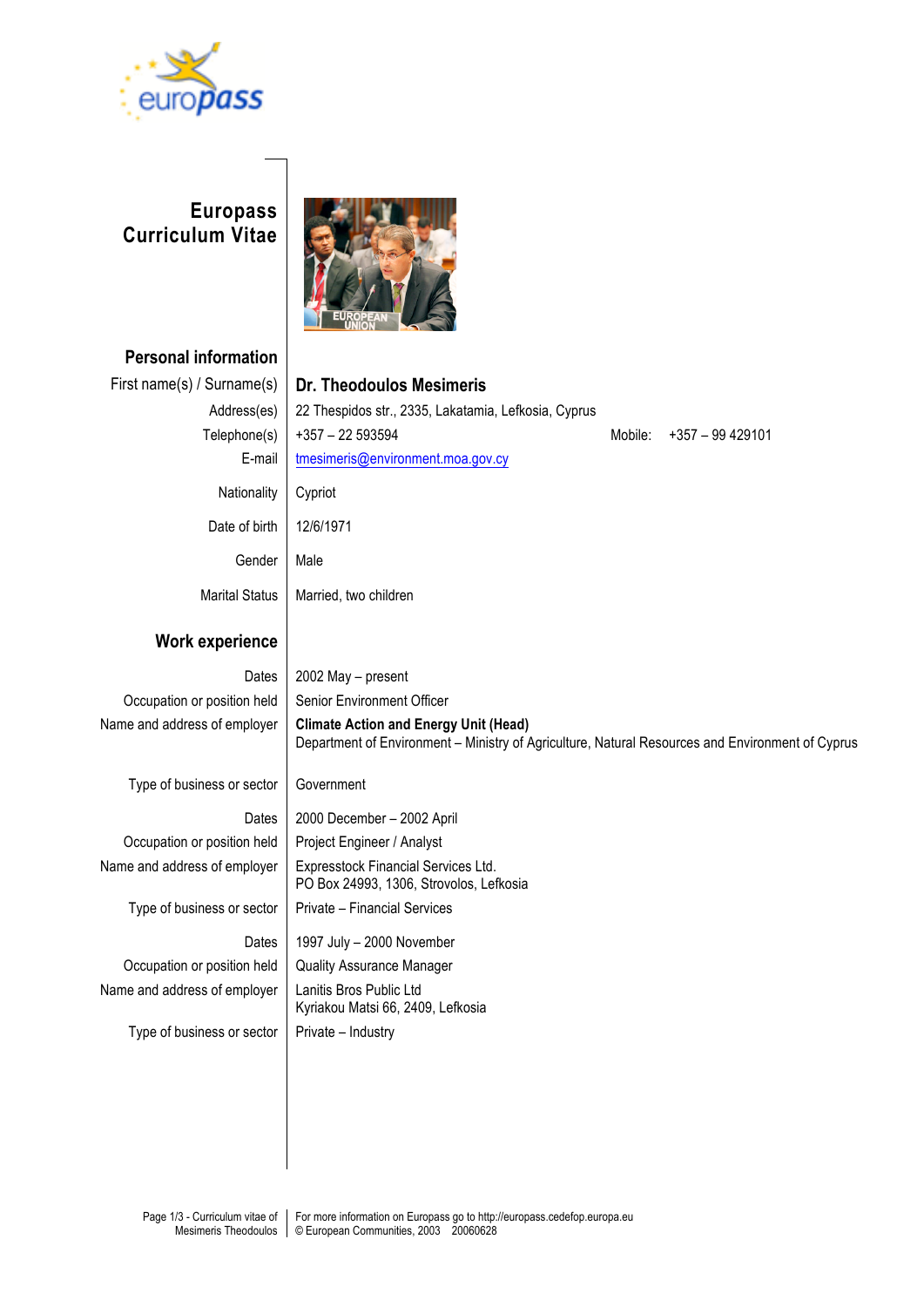### **Education and training**

Dates  $|2005 - 2010$ Title of qualification awarded **PhD in Chemical Engineering** Principal subjects | Environment Sector – School of Chemical Engineering Name and type of organisation providing education and training

### Dates 1996 – 1997

Greece

Title of qualification awarded **M.Sc. in Environmental Management** Name and type of organisation providing education and training

Principal subjects | Environmental Management and Protection European Association for Environmental Management Education European Union

National Technical University of Athens

#### Dates 1995 – 1996

Title of qualification awarded Principal subjects Name and type of organisation providing education and training **M.Sc. in Chemical Engineering** Chemical Engineering National Technical University of Athens Greece

#### **Dates** 1991 – 1995

### Title of qualification awarded **B. Eng. in Chemical Engineering** Principal subjects | Chemical Engineering Name and type of organisation providing education and training National Technical University of Athens Greece

### **Personal skills and competences**

Mother tongue(s) **Greek**

Other language(s) **English**  $Self-assessment$ *European level (\*)* 

| ,              |                |               |                 |    |                       |                             |                |           |
|----------------|----------------|---------------|-----------------|----|-----------------------|-----------------------------|----------------|-----------|
| essment        |                | Understanding |                 |    | <b>Speaking</b>       |                             |                | Writing   |
| $level (*)$    |                | Listening     | Reading         |    | Spoken<br>interaction | Spoken<br>production        |                |           |
| <b>English</b> | C <sub>2</sub> | Excellent     | C2<br>Excellent | C2 | Excellent             | C <sub>2</sub><br>Excellent | C <sub>2</sub> | Excellent |

*(\*) Common European Framework of Reference for Languages*